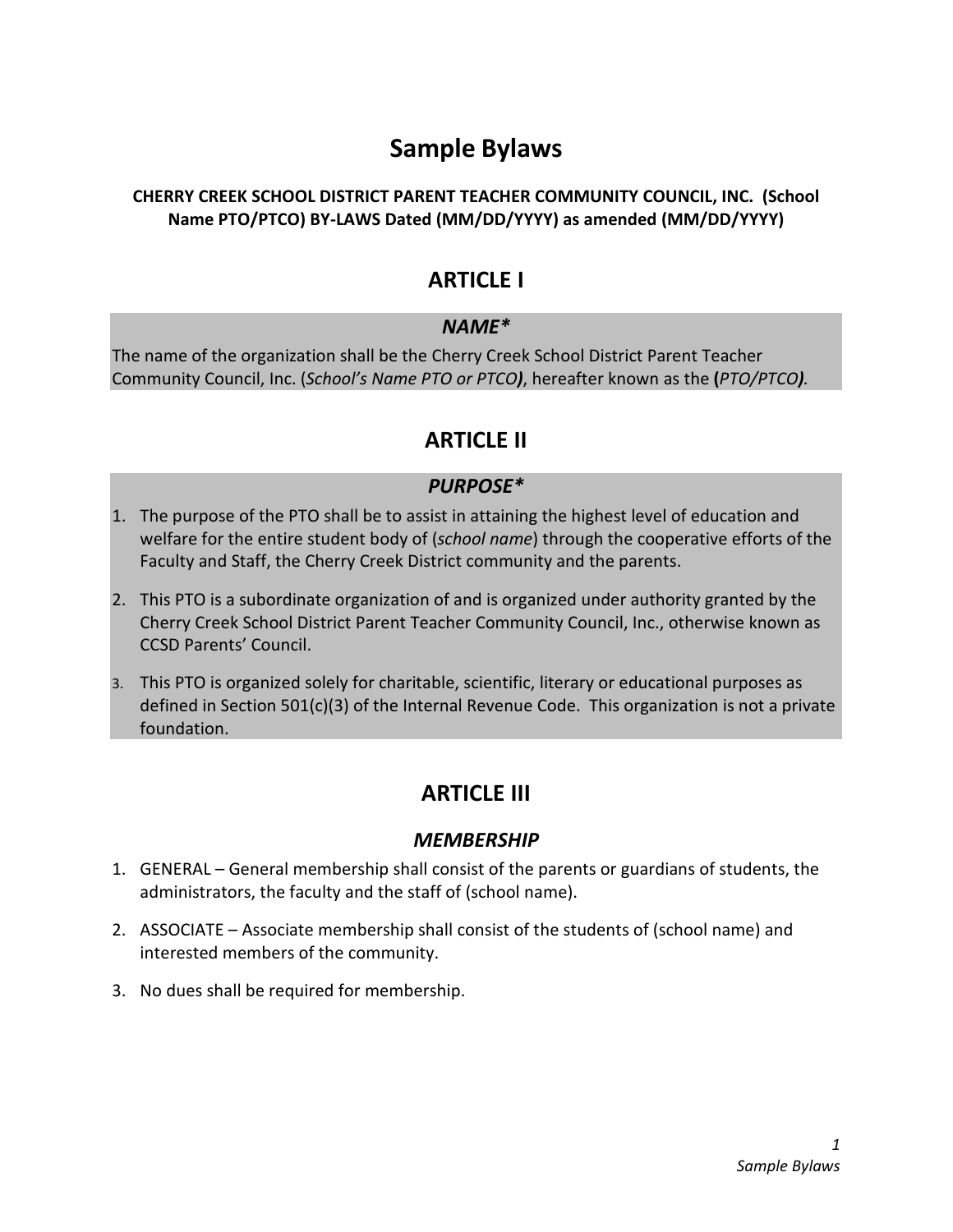### ARTICLE IV

#### ELECTED OFFICERS AND THEIR DUTIES

#### 1. President/Co-Presidents

- a. To call and preside at all meetings of the organization.
- b. To be a member ex-officio of all committees.
- c. To work with the Executive Board to appoint chairpersons of Standing and Special Committees, the Nominating Committee and representatives.
- d. To attend CCSD Parents' Council general meetings or assign a representative (Parents' Council Representative or Representatives).
- e. To sign checks in the absence of the Treasurer.
- f. Review monthly financial statements with the Treasurer.
- g. To appoint an examiner not on the current Executive Board to conduct the yearend financial examination of the organization's book. To submit a copy of the examination to the Treasurer of CCSD Parents' Council no later than 30 (thirty) days after completion. \*
- h. To submit an annual affiliation letter to the CCSD Parents' Council asking to continue as a subordinate organization under the  $501(c)(3)$  tax exempt group status. \*
- i. To attend a minimum of one CCSD Parents' Council Leadership Workshop upon election. \*
- j. To the best of your ability, to attend District functions where individuals from your school are invited and/or honored, including the Area Director luncheon(s), Exceptional Volunteer of the Year event, Open Forum roundtable discussions and the Teacher of the Year banquet.
- 2. First Vice President
	- a. To preside in the absence of the President(s).
	- b. To act as the Parliamentarian.
- 3. Second Vice President
	- a. To preside in the absence of the President(s) and the First Vice President.
	- b. To keep the PTO/PTCO aware of school events.
- 4. Secretary/Secretaries
	- a. To record, transcribe and distribute the minutes of all PTO/PTCO and Executive Board meetings.\*
	- b. To maintain and keep current a copy of the Bylaws. \*
	- c. To handle all incoming and outgoing correspondence as needed by the PTO/PTCO.
	- d. To maintain a current listing of the Executive Board and the Committee Chairpersons.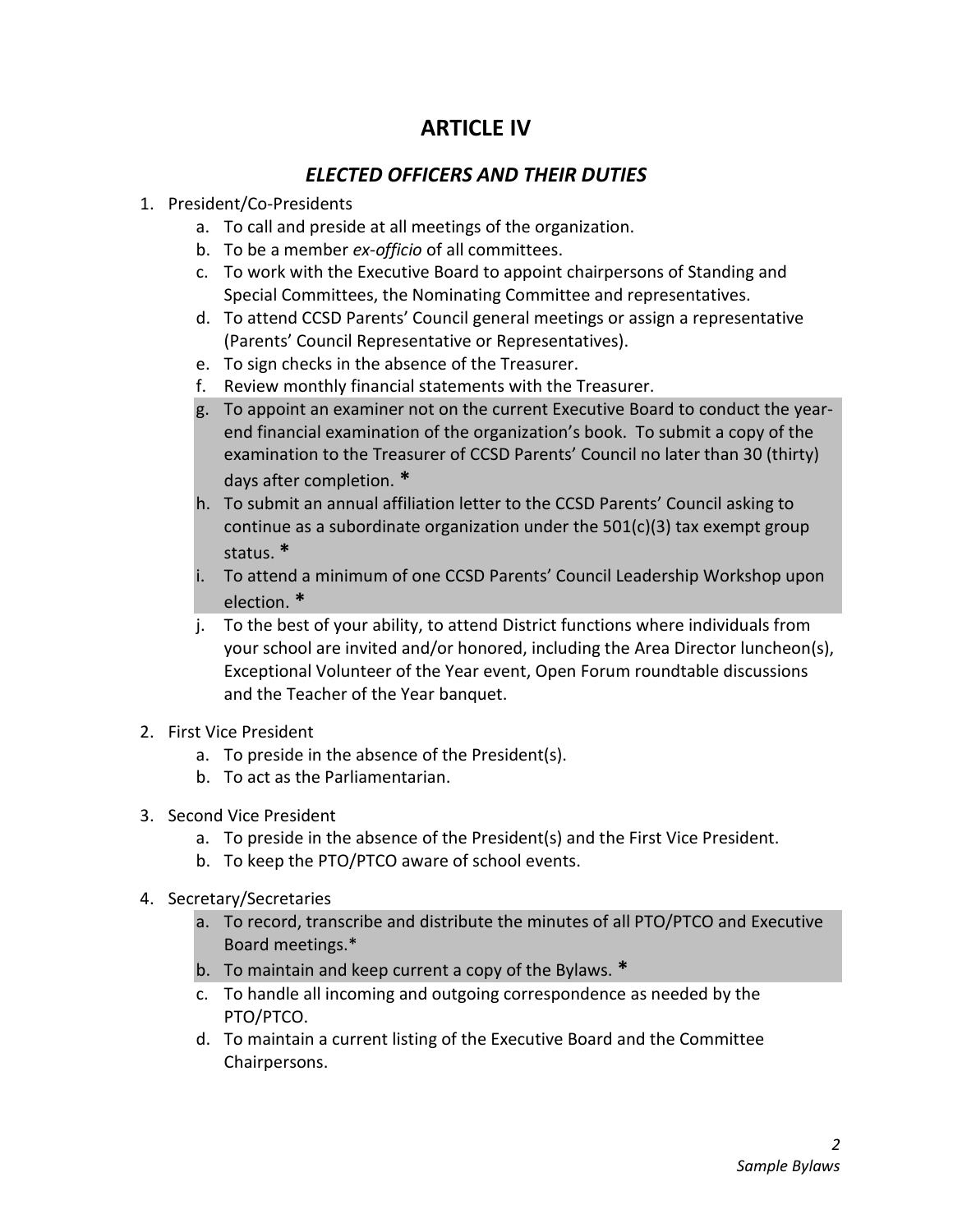- e. To provide a copy of the Executive Board listing, including contact information (Name, Address, Phone and E-Mail Address of each) to the CCSD Parents' Council upon election. \*
- 5. Treasurer/Treasurers
	- a. To receive, deposit and disburse the funds of the organization, as authorized by the Executive Board.
	- b. To maintain accurate records of all financial transactions. \*
	- c. To submit monthly financial statements to the Board.
	- d. To submit financial records for examination by July 15 to Executive Board (review to be completed by August 15).\*
	- e. To sign the Affiliation Letter for CCSD Parents' Council along with the President.
	- f. To prepare the Annual Budget in conjunction with the Budget Committee for approval by the Executive Board and ratification by the General Membership. \*
	- g. To submit a copy of the Annual Budget to the Treasurer of CCSD Parents' Council upon formal approval by the PTO membership. \*
	- h. To attend a minimum of one CCSD Parents' Council Treasurer's Workshop upon election. \*
	- i. To maintain and reconcile the organization's checkbook with bank records.
	- j. To register the organization as a Charitable Organization in the State of Colorado with the Secretary of State. \*
	- k. To file all annual financial statements/tax returns and schedules, regardless of income, with the Internal Revenue Service and the Colorado Secretary of State. \*
	- l. To send copies of each filing to the Treasurer of the CCSD Parents' Council no later than 30 (thirty) days after such filing. \*

# ARTICLE V

#### ELECTION OF OFFICERS

- 1. The Nominating Committee shall consist of the Principal, two Board members and two General members. The members of the Nominating Committee shall elect the Chairperson of the Committee.
- 2. The Nominating Committee shall nominate a candidate for each elected office. The slate of candidates for each office shall be presented at least 30 (thirty) days prior to voting.
- 3. The election shall take place in the spring of each school year.
- 4. Nominations shall be accepted from the floor at a general meeting on the condition that the nominee consents.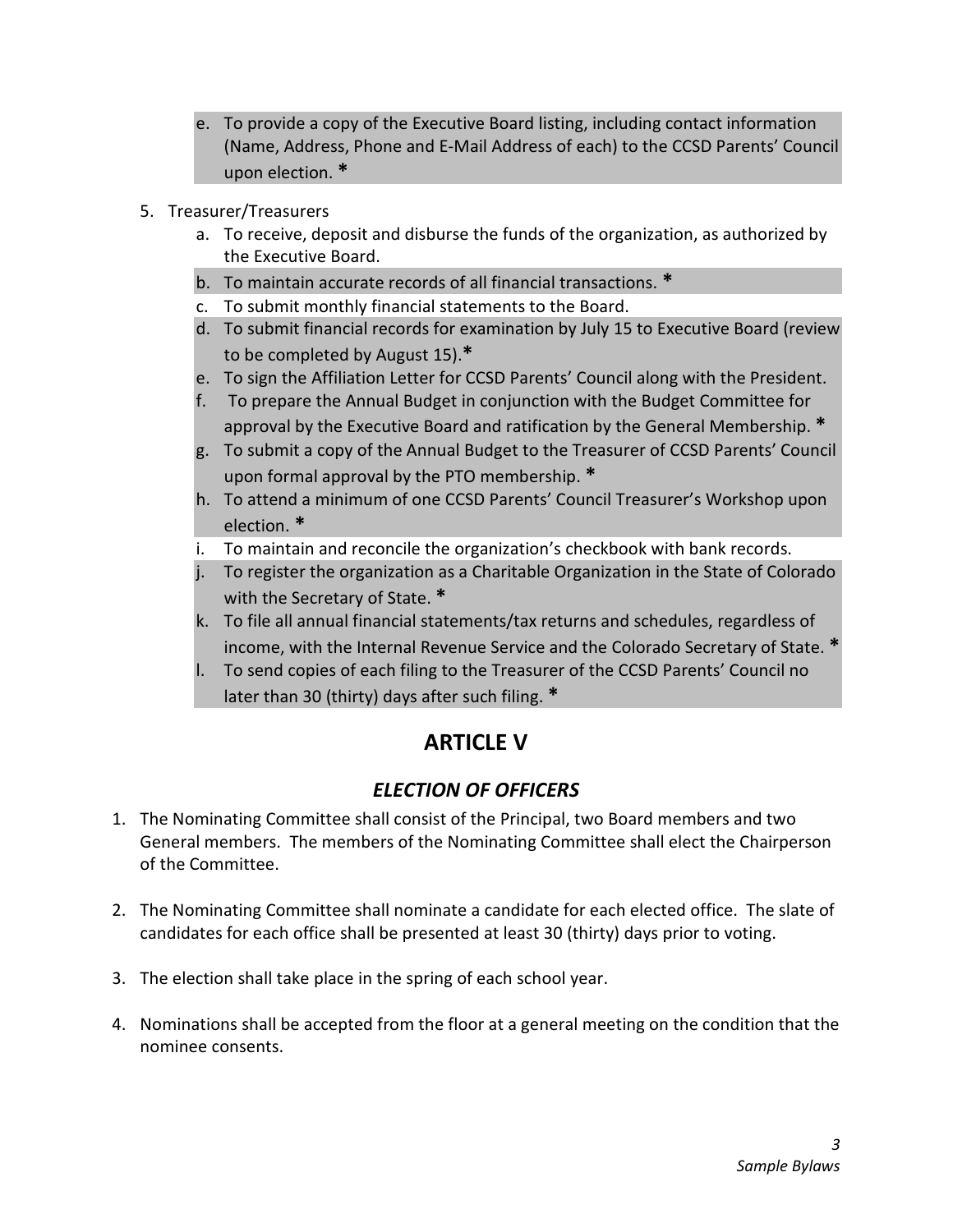- 5. Election shall be by voice vote if there is only one nominee for an office. If more than one candidate is nominated for an office, the election shall be by a plurality of those present and voting at a general meeting by a written ballot.
- 6. The term of the office for all members of the Executive Board shall be from July  $1<sup>st</sup>$  to June 30th .
- 7. No officer shall be eligible to serve in the same office for more than two consecutive years.
- 8. In the event a vacancy should occur among the elected officers, the President(s) should call a meeting of the Executive Board within 30 (thirty) days to appoint a new officer to finish the unexpired term.

# ARTICLE VI

### BOARD COMPOSITION

The Executive Board shall be composed of the elected officers, a designated district administrator (i.e. Principal or assistant principal) and the immediate Past President.

# ARTICLE VII

#### **MEETINGS**

- 1. Regular meetings of the membership shall be held during the school year. The meeting dates for the entire year should be advertised before the beginning of the school year, but no less than 30 days prior to the meeting, through print and electronic means available to the organization.\*
- 2. Meetings shall be open to all members of the organization and interested community members.\*
- 3. Special meetings of the Executive or General Board may be called by the President(s) or the Principal with a five-day notice, through print and electronic means available to the organization.\*
- 4. A joint meeting of the outgoing and incoming Boards shall be held at the last regular meeting of each school year.
- 5. Members of the Board shall attend all regularly scheduled meetings during the year and may not be absent from more than three meetings. Failure to comply may constitute a vacancy. Exceptions to this policy may be appealed to the Executive Board.
- 6. Minutes shall be kept at all general membership meetings.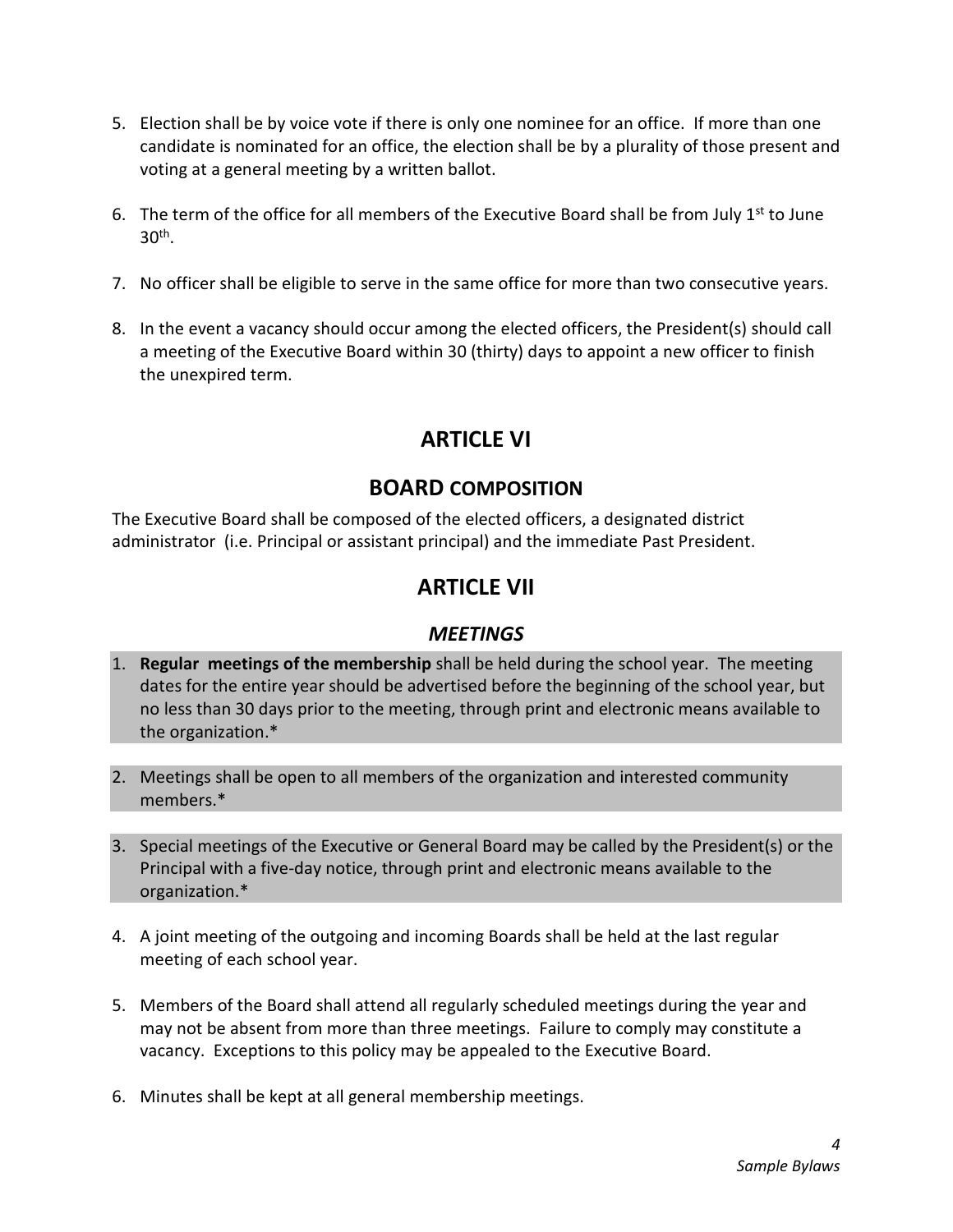### ARTICLE VIII

#### OPERATING PRINCIPLES\*

The following are the operating principles to be followed by this PTO/PTCO, as required by the Cherry Creek School District Parent Teacher Community Council, Inc. (CCSD Parents' Council).

- 1. The organization shall not engage in or endorse any commercial activities. This does not, however, prevent the organization from carrying on fund raising activities related to its purpose. Nor does it prevent a commercial enterprise from sponsoring an activity related to the organization's purpose.
- 2.

#### TITLE 26, SECTION 4911 of the IRS Code

A Parent Teacher 501(c)(3) Tax-Exempt Organization is allowed:

- To participate in political activities and supporting or influencing legislation, such as a school budget issue or a referendum.
- To participate in activities to influence legislation that may be considered as directly connected to the "survival" of the organization, such as a referendum supporting education.
- To have a speaker come and present information for or against proposed legislation.

A Parent Teacher 501(c)(3) Tax-Exempt Organization is not allowed:

- To expend monies to have a candidate running for election as a speaker at a meeting, or to endorse a political candidate.
- To expend a "substantial" amount of their funds on activities to influence legislation. A conservative rule of thumb is that the PTCO spend no more than five percent (5%) of its annual expenditures in support of election activities.
- 3. No part of the net earnings of the organization shall inure to the benefit of its members, directors, officers or other private persons. The organization may carry on only those activities permitted under the Internal Revenue Code, Section 501(c)(3).
- 4. Upon the dissolution of this organization and after paying for the debts of the organization, the remaining assets shall be distributed to one or more non-profit organizations, which are tax exempt under Section 501(c)(3) of the Internal Revenue Code.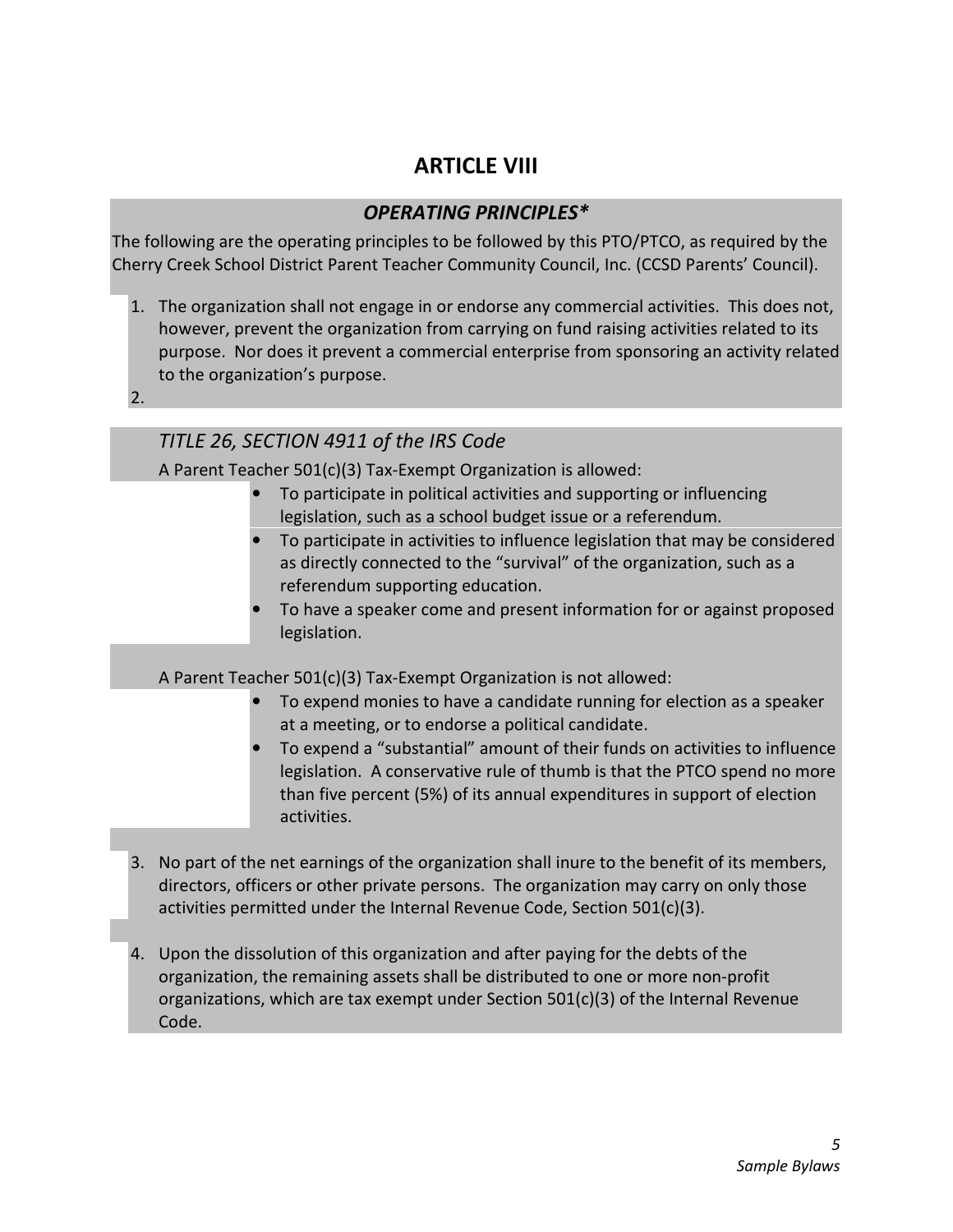### ARTICLE IX

### AFFILIATION WITH CCSD PARENTS' COUNCIL (CHERRY CREEK SCHOOL DISTRICT PARENT TEACHER COMMUNITY COUNCIL, INC.)\*

- 1. This organization is structured under the authority of the Cherry Creek School District Parent Teacher Community Council, Inc. (CCSD Parents' Council) and is chartered as a subordinate organization in accordance with the rules prescribed by the CCSD Parents' Council.
- 2. An annual Affiliation Letter shall be signed by the President and Treasurer of the PTO/PTCO to the CCSD Parents' Council President affirming their continuation as a subordinate organization under the CCSD Parents' Council Tax Exempt 501(c)(3) status with the Internal Revenue Service. A copy of the document with the original or facsimile signature shall be provided the CCSD Parents' Council. (A signature received via a FAX or electronic document is deemed acceptable.)
- 3. The membership fee required by the CCSD Parents' Council shall be an obligation of this organization.
- 4. A copy of the bylaws, including certain provisions required by the CCSD Parents' Council, shall be forwarded to the CCSD Parents' Council Treasurer upon adoption. Further, when amendments are made to the Bylaws, a copy of the amended Bylaws shall be submitted to the CCSD Parents' Council Treasurer.
- 5. Copies of all annually required financial filings to the Internal Revenue Service and the Secretary of State (State of Colorado) shall be submitted to the Treasurer of the CCSD Parents' Council within 30 days of filing.
- 6. Permanent books and records shall be maintained with sufficient detail to adequately reflect all sources of income and nature of expenditures. Such books and records will be made available for inspection, at reasonable times, upon request of an authorized representative of the CCSD Parents' Council.
- 7. The President (or Co-Presidents) of this organization shall be a member/members of the CCSD Parents' Council. If the President(s) are unable to attend regular Parents' Council meetings, it is recommended that one or more Parents' Council representatives be assigned to attend and report during regular PTO meetings.
- 8. As a subordinate organization of the CCSD Parents' Council, this group is obligated to operate in accordance with provisions required by the CCSD Parents' Council and the Operating Principles outlined in these Bylaws, and is subject to investigation, mediation and decisions of the Parents' Council Executive Board, as deemed necessary to uphold the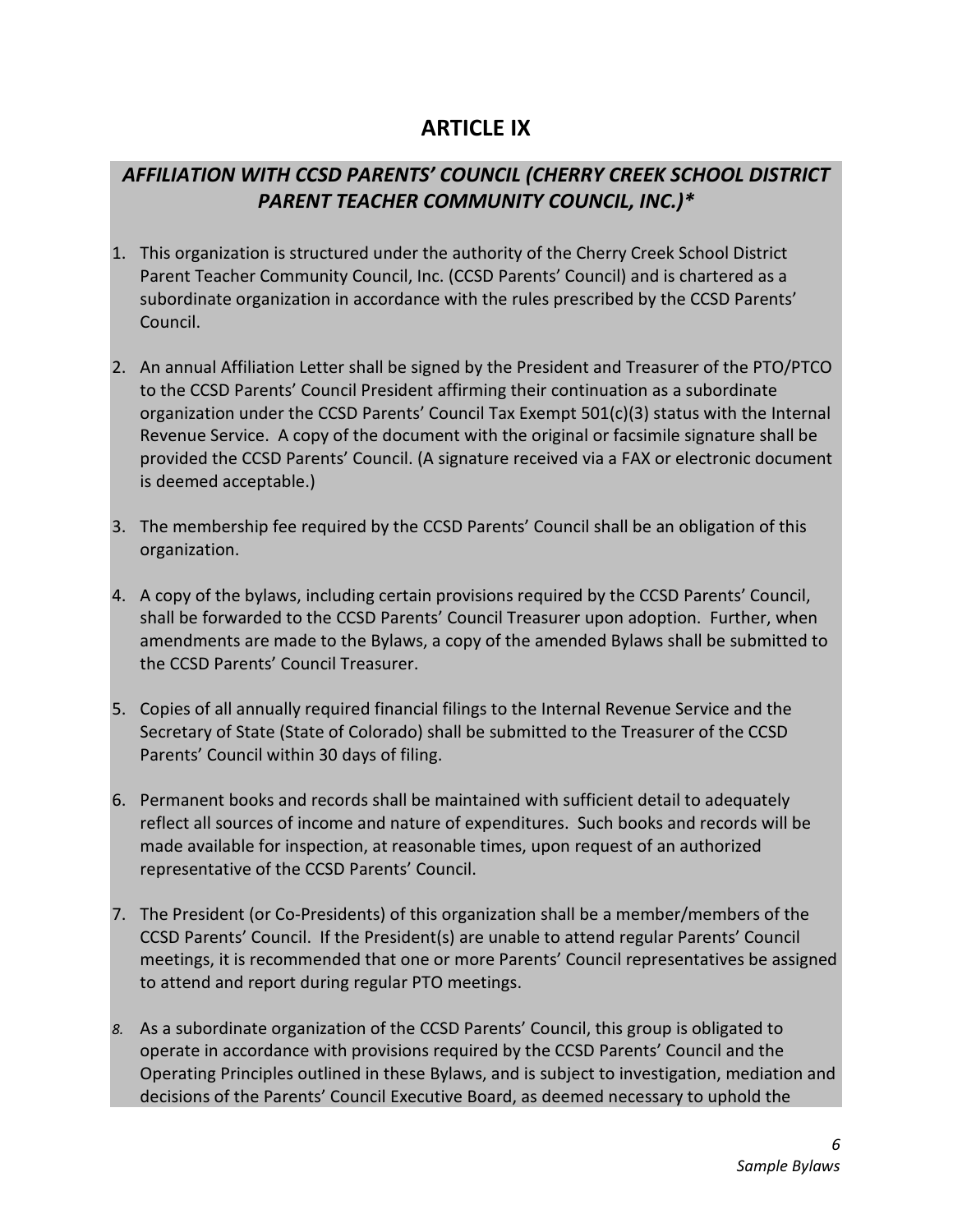Purpose of this organization and protect its tax status. Failure to comply with these provisions could result in withdrawal by the CCSD Parents' Council of the charter of this organization and removal of all affiliate benefits.

# ARTICLE X

#### FISCAL YEAR\*

The fiscal year shall begin on July  $1<sup>st</sup>$  and end on June 30<sup>th</sup> of the following year.

# ARTICLE XI

#### QUORUM, VOTER ELIGIBILITY AND VOTING

1. The General Membership and Board Members present at any meeting shall be entitled to vote for the purpose of transacting the business of the organization. All eligible voters at a meeting shall constitute a quorum. Unless otherwise required in the Bylaws, a majority vote shall decide all matters at the meeting. The President shall vote only in the event of a tie vote.

2. Conflict of Interest

Whenever a member or officer has a financial or personal interest in any matter coming before the Executive Board or general board, the affected person shall a) fully disclose the nature of the interest and b) withdraw from discussion, lobbying, and voting on the matter. Any transaction or vote involving a potential conflict of interest shall be approved only when a majority of disinterested members determine that it is in the best interest of the organization to do so. The minutes of meetings at which such votes are taken shall record such disclosure, abstention and rationale for approval.\*

3. Voting by Electronic Communication.

a. The Executive Board may take action, without a meeting, by electronic communication if action is required before the next scheduled meeting. A notice stating the action to be taken and the time by which a response is required must be included in the electronic communication to each member of the Board.

b. The board member may vote or demand action not be taken without a meeting by the required response date in like communication.

c. Failure to respond by the time stated in the notice will have the same effect as abstaining from voting.

d. The action passes with affirmative vote from the simple majority of the Executive Board.